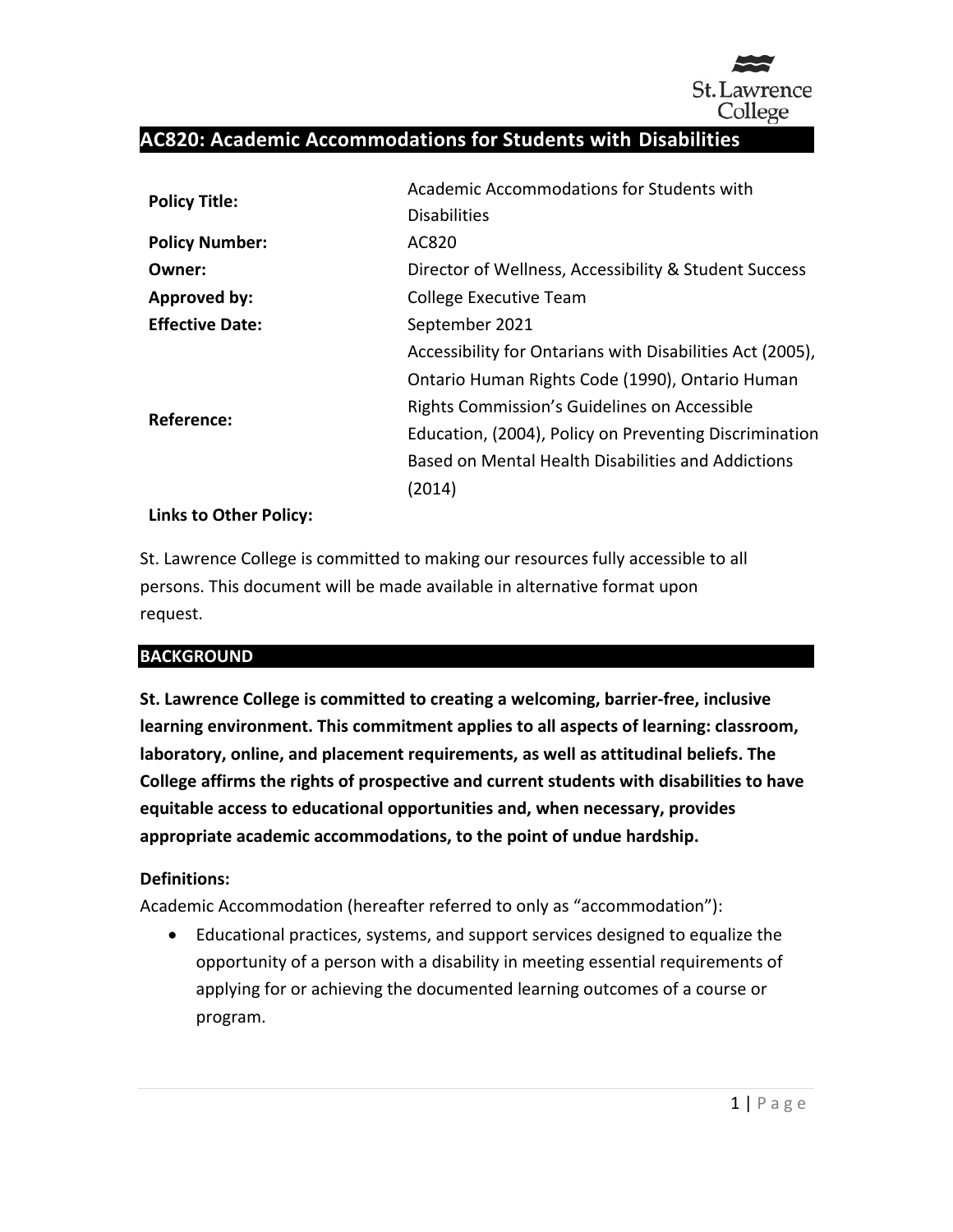

- Extends distinctly beyond a standard level of service provided for the general population.
- Will be considered appropriate if it will provide an equitable opportunity to attain the same level of performance, or to enjoy the same level of educational benefits experienced by others.

*Interim Accommodation:* An accommodation that is provided to a student who is waiting for documentation from a regulated health care practitioner to verify a disability. The period of time for which interim accommodations are provided depends on a number of factors, including the availability of health care practitioners in the community, the location of the student's health care practitioner, and the time it takes for a diagnosis to be made.

*Permanent Accommodation*: An accommodation that is provided to a student who is expected to have functional limitations for the duration of the period of study, based on documentation provided from a regulated health care practitioner.

*Retroactive Accommodation*: An accommodation that is provided to a student after an evaluation has taken place or a course is completed, as the result of identified functional limitations that existed at the time of the evaluation of which the student was previously unaware or that interfered with their ability to follow typical processes and procedures.

*Temporary Accommodation*: An accommodation that is provided to a student who has functional limitations for a limited period of time based on assessment and/or the documentation provided from a regulated health care practitioner, as required by Student Wellness & Accessibility.

Disability: As defined by the Accessibility for Ontarians with Disabilities Act (2005) and the Ontario Human Rights Code (1990), a disability is:

- a) Any degree of physical disability, infirmity, malformation, or disfigurement that is caused by bodily injury, birth defect, or illness;
- b) A condition of mental impairment or a developmental disability;
- c) A learning disability, or a dysfunction in one or more of the processes involved in understanding or using symbols or spoken language;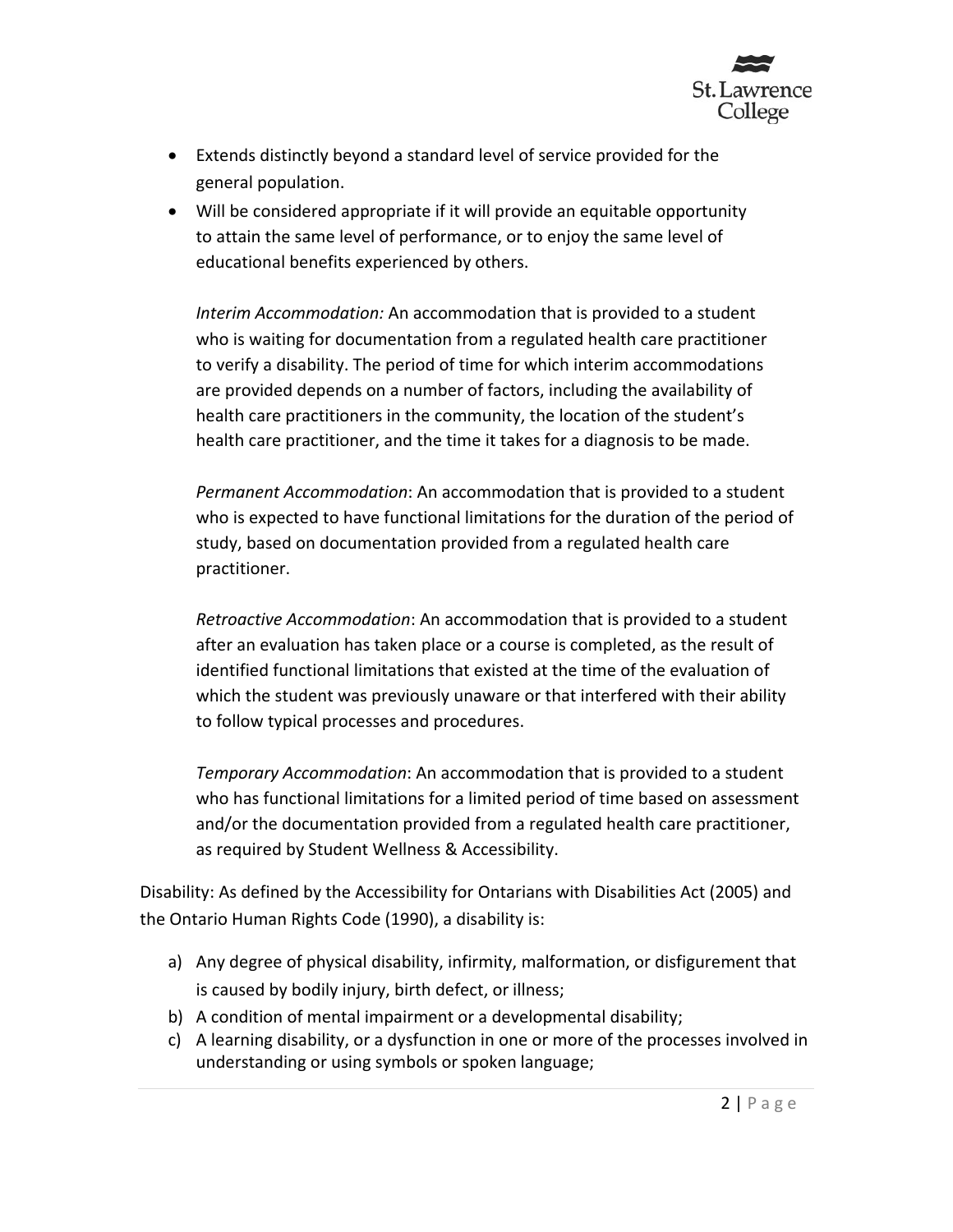

- d) A mental disorder; or
- e) An injury or disability for which benefits were claimed or received under the insurance plan established under the Workplace Safety and Insurance Act(1997).

Functional Limitations: identified area(s) of challenge, caused by a disability that may affect academic performance and are used to identify appropriate accommodations.

Undue Hardship: Under the Ontario Human Rights Code (1990), the College, as a postsecondary educational institution, is required to accommodate students with disabilities to the point of undue hardship. In the test for undue hardship, three considerations apply:

- i. The cost of providing the accommodation;
- ii. The availability of outside sources of funding, if any; and
- iii. Health and safety requirements, if applicable.

The onus of proof to demonstrate undue hardship is the responsibility of the College and not the student requesting accommodation. Inconvenience, faculty, and student morale, third party preferences, and collective agreements are not relevant in the test of undue hardship.

## **Purpose:**

To outline definitions, responsibilities, and procedures that apply to the provision of academic accommodations for prospective and current students with disabilities that complies with the requirements of all relevant legislation.

## **Scope:**

This policy applies to all qualified prospective and current students who self-identify as having a disability and are registered with Student Wellness & Accessibility. It applies to all full-time or part-time programs/courses, in the classroom, laboratory, online, and/or on placement.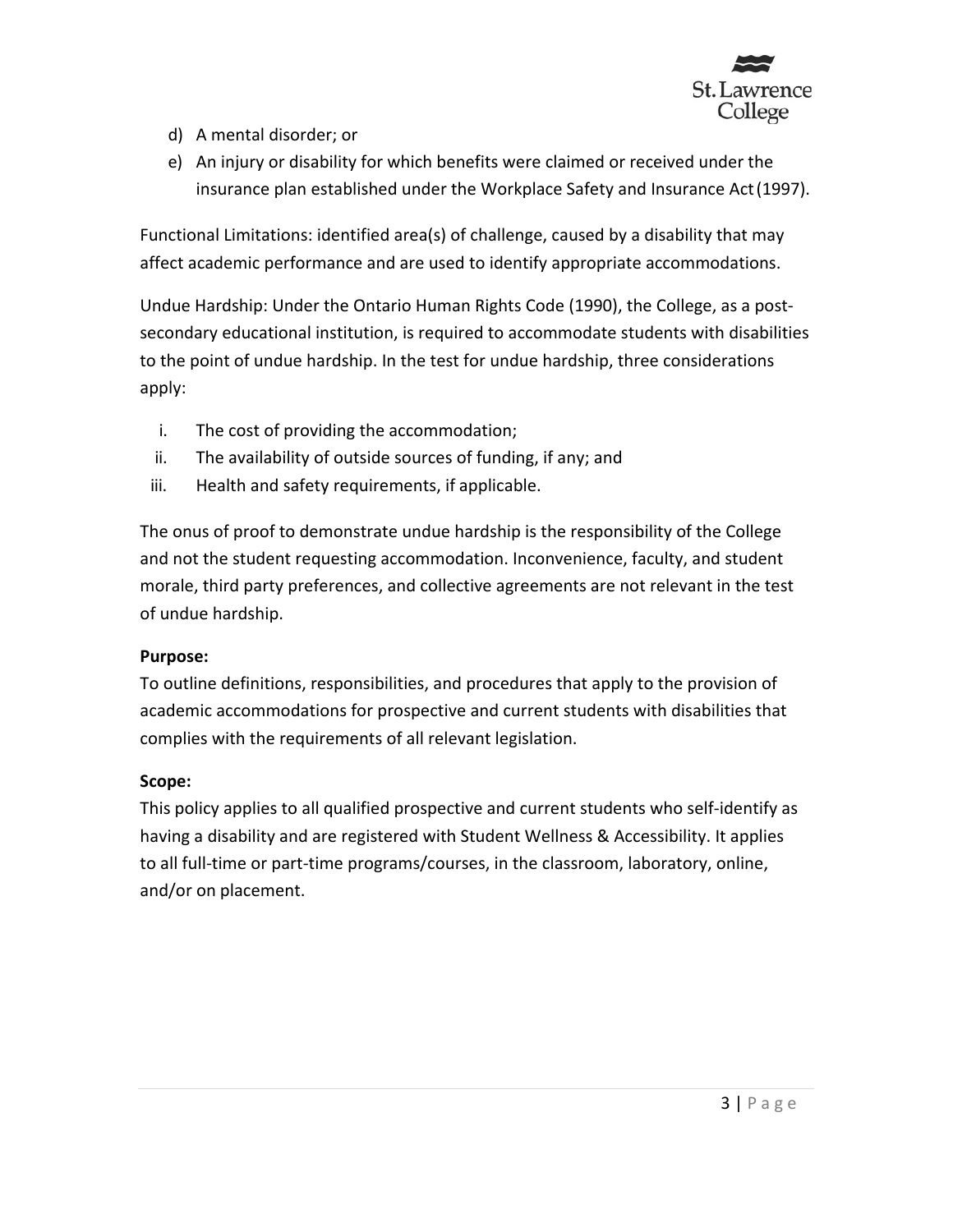

#### **POLICY STATEMENTS**

#### **Guiding Principles:**

- 1. The College is committed to creating an accessible learning environment and strives to eliminate attitudinal, academic, and physical barriers that hinder the academic success of students with disabilities.
- 2. The College is committed to treating all students with dignity and respect and promoting their full participation and inclusion within the College learning community.
- 3. The College affirms that academic accommodations for students with documented disabilities are a right, not a privilege.
- 4. The College further affirms its commitment to the following principles:
	- Dignity Treating students with disabilities as valued, and as deserving of effective service, as any other student, and ensuring they are free from the control or influence of others and permitted to make their own choices.
	- Individualization Ensuring that each student with a disability is treated as a unique individual with unique accommodation needs.
	- Inclusion Ensuring students with disabilities are provided with opportunities to benefit fully from the same services, provided in the same place and in the same or similar manner as all other students.
	- Full Participation Ensuring that students with disabilities have the same or similar choices, options, and benefits as all other students.

#### **Policy Statements:**

- 1. Students with disabilities are encouraged to self-identify with St. Lawrence College's Student Wellness & Accessibility as early as possible to allow for the development and implementation of appropriate academic accommodations in a timely manner.
- 2. In accordance with the Ontario Human Rights Commission, students are not required to provide a diagnosis to receive academic accommodations or other support services. Please note that there may be external funding sources that require the provision of a diagnosis.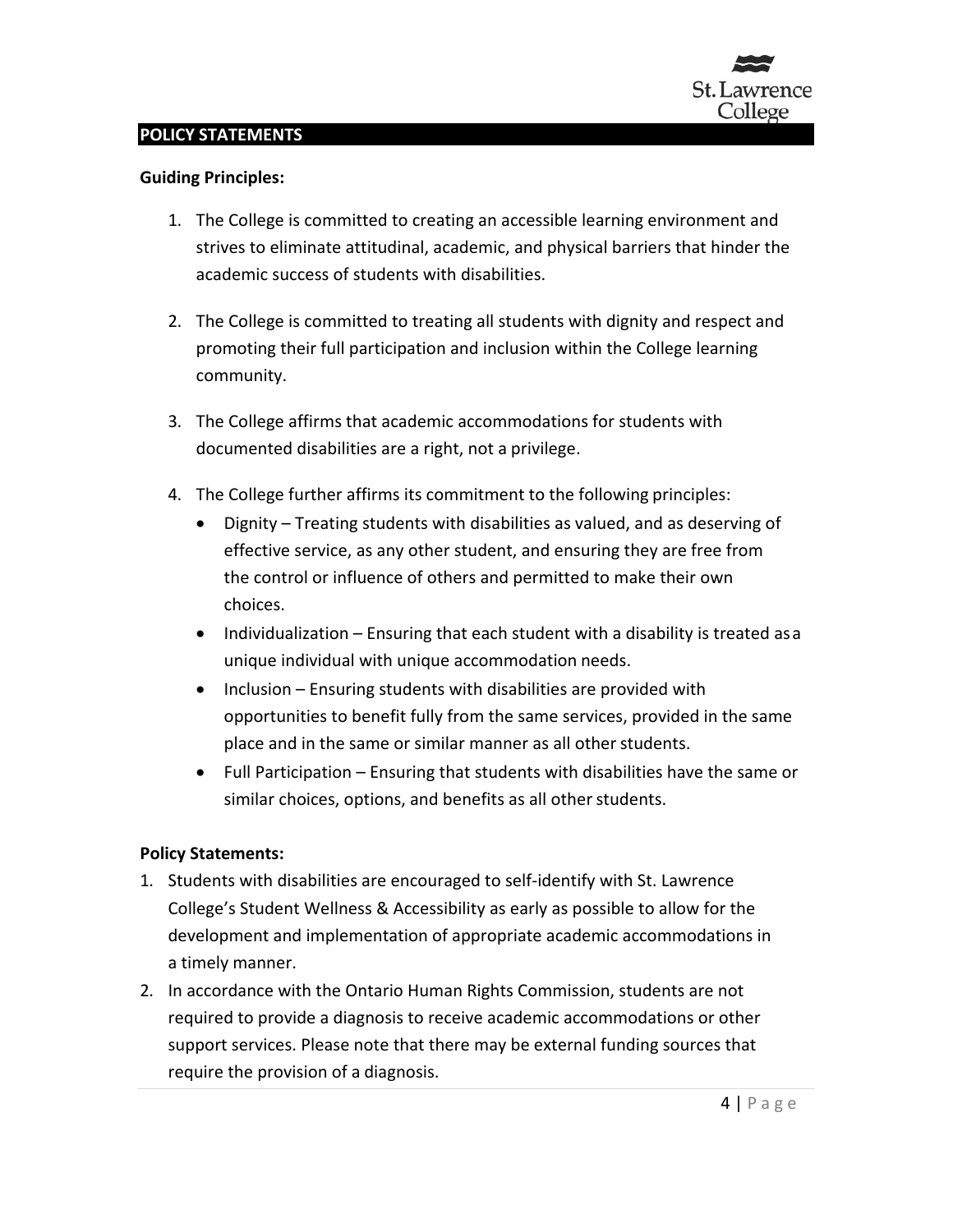

- 3. The academic accommodation process is an internal one; information about accommodations provided to students with disabilities does not appear on any official document provided by the College, such as the credential achieved (e.g. certificate, diploma, degree), transcripts, grade reports, recommendations for scholarships, agency bursaries, or references to other post-secondary institutions.
- 4. The duty to accommodate does not require the College to fundamentally alter admission standards or essential program outcome requirements. To graduate with an academic credential from St. Lawrence College, all students must meet the academic standards set by the College.
- 5. Academic accommodations do not alter the need for students to demonstrate essential skills and abilities. However, the manner in which they are demonstrated may be altered.
- 6. Students with disabilities must meet all documented course learning outcomes and program requirements, which in some cases limits the types of accommodations that can be provided by the College to a student with a documented disability.
- 7. In some circumstances, the functional limitations experienced by a student with a disability, or the related accommodations, may represent a potential risk to the health and safety of others. The College has an obligation to consider the healthand safety of all students, College staff, and members of the public in assessing what accommodations can be provided to a student.

#### **Responsibilities:**

Responsibilities of the Student:

- Register with Student Wellness & Accessibility to request accommodations. Since all accommodation planning is individualized and collaborative, advance notice is important to allow for the development and implementation of appropriate academic accommodations in a timely manner.
- Inform Wellness/Accessibility Advisor if placement accommodations are also being requested.
- Meaningfully collaborate with the College at all steps of the accommodation process. Where a student does not collaborate with the College, for example, by not providing additional documentation from a regulated health care practitioner, the College may be unable to provide or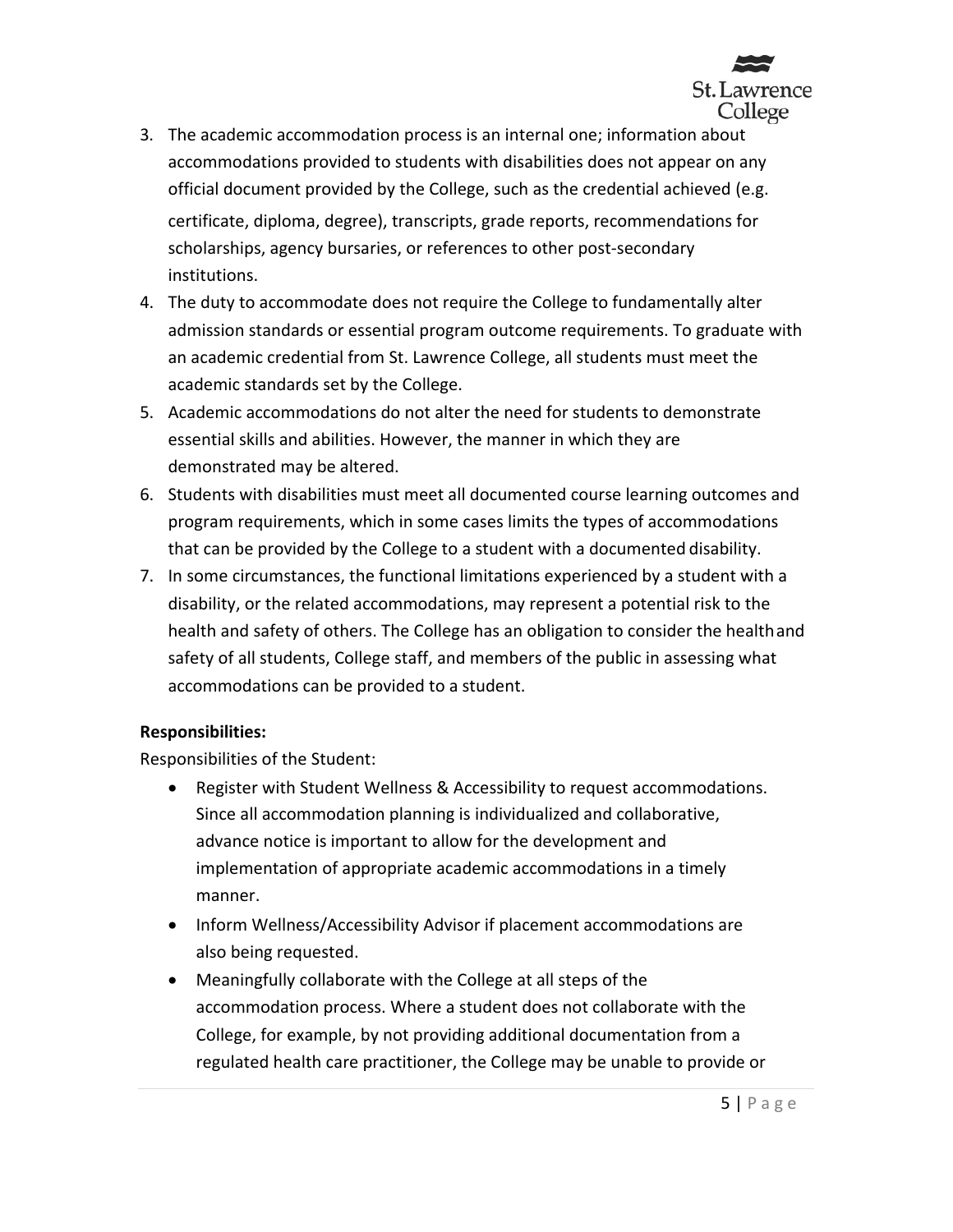

continue to provide appropriate accommodations to the student.

- Provide the necessary documentation from a regulated health care practitioner that verifies that the student has a disability and outlines the functional limitations associated with the disability. If needed, the College provides a form for this purpose (see Specific Links).
- Initiate discussions about accommodation needs with Student Wellness & Accessibility staff members, and, with consent, faculty as needed, for academic accommodations.
- Similarly, initiate discussions with Student Wellness & Accessibility staff members, and, with consent, Program Coordinator or designate, for placement-based accommodations.
- Contact Student Wellness & Accessibility immediately if a concern arises about the implementation of an accommodation.
- Seek support from Student Wellness & Accessibility if an accommodation concern is not resolved informally.
- If requested by the College, participate in meetings with a view to developing the most appropriate accommodations that meet the student's accommodation needs, as well as the requirements of the program.
- Provide updated documentation, as requested by Student Wellness & Accessibility.
- Notify Student Wellness & Accessibility when the student would like the Accommodation Letter revised and/or renewed.
- For students requiring placement accommodations, provide Worksite Placement Supervisor with copy of Placement Accommodation Letter.

Responsibilities of Student Wellness & Accessibility:

- Act as the primary support hub for students with disabilities. Provide information about the accommodation process and available support services.
- Meaningfully consider all requests for accommodations (interim, permanent, retroactive, and temporary).
- Request and review documentation to support accommodation needs, as per College requirements.
- Assess the student's need for accommodation based on supporting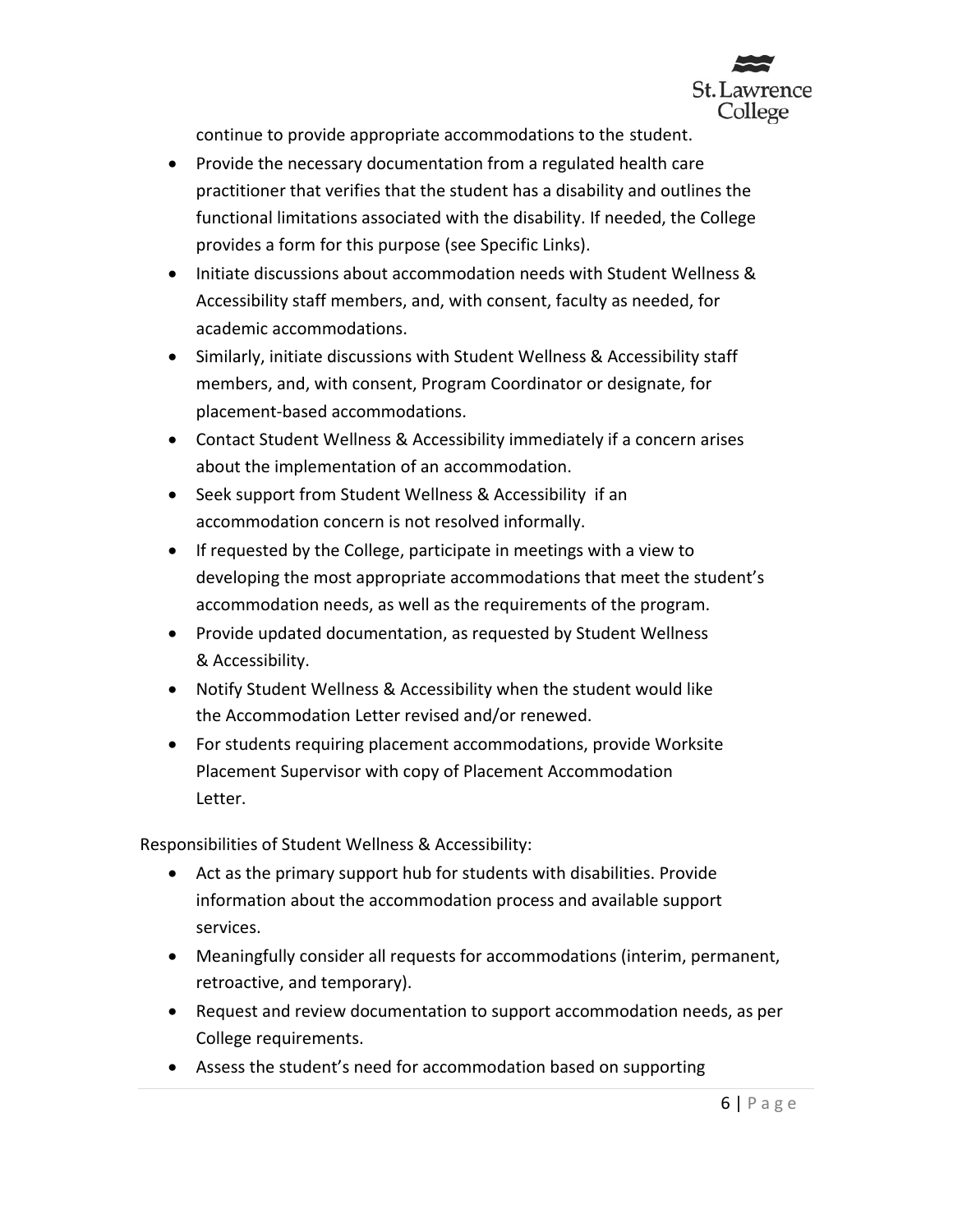

documentation of functional limitations and strengths, on input from the student, and on professional judgement. Similarly, these same criteria will be used to determine the type of accommodation (interim, permanent, retroactive, or temporary).

- Provide eligible students with an Accommodation Letter outlining the accommodation plan. Forward Accommodation Letters to faculty unless otherwise directed by the student.
- For students requiring placement accommodations, provide student with a Placement Accommodation Letter. Forward Placement Accommodation Letter to College Placement Supervisor or designate unless otherwise directed by the student.
- Facilitate access to specialized accessibility services, funding options, and other internal and external resources.
- Act as a resource to faculty members on accommodation issues. Respond to faculty members' accommodation questions and address any concerns.
- Liaise with faculty members, administrators, Program Coordinators, and (if applicable) College Faculty Placement Supervisors, as needed. When it is identified that an accommodation interferes with a stated essential learning outcome, work towards an alternative accommodation (when possible) that is agreeable to all parties.
- Provide information and support to students when informal negotiations fail to meet accommodation needs. This may include information regarding retroactive accommodation.
- Protect each student's right to privacy and confidentiality, including securely storing and maintaining students' disability-related information.

Responsibilities of College Faculty and Staff:

- Advise students of accommodation support services and how they can be accessed.
- Accept requests for accommodation in good faith and without prejudice. Recognize that the academic accommodation process is a right for students with disabilities, and that the College is legally required to accommodate to the point of undue hardship.
- Include information regarding students' rights to accommodations on all course outlines, all placement-related course outlines, and program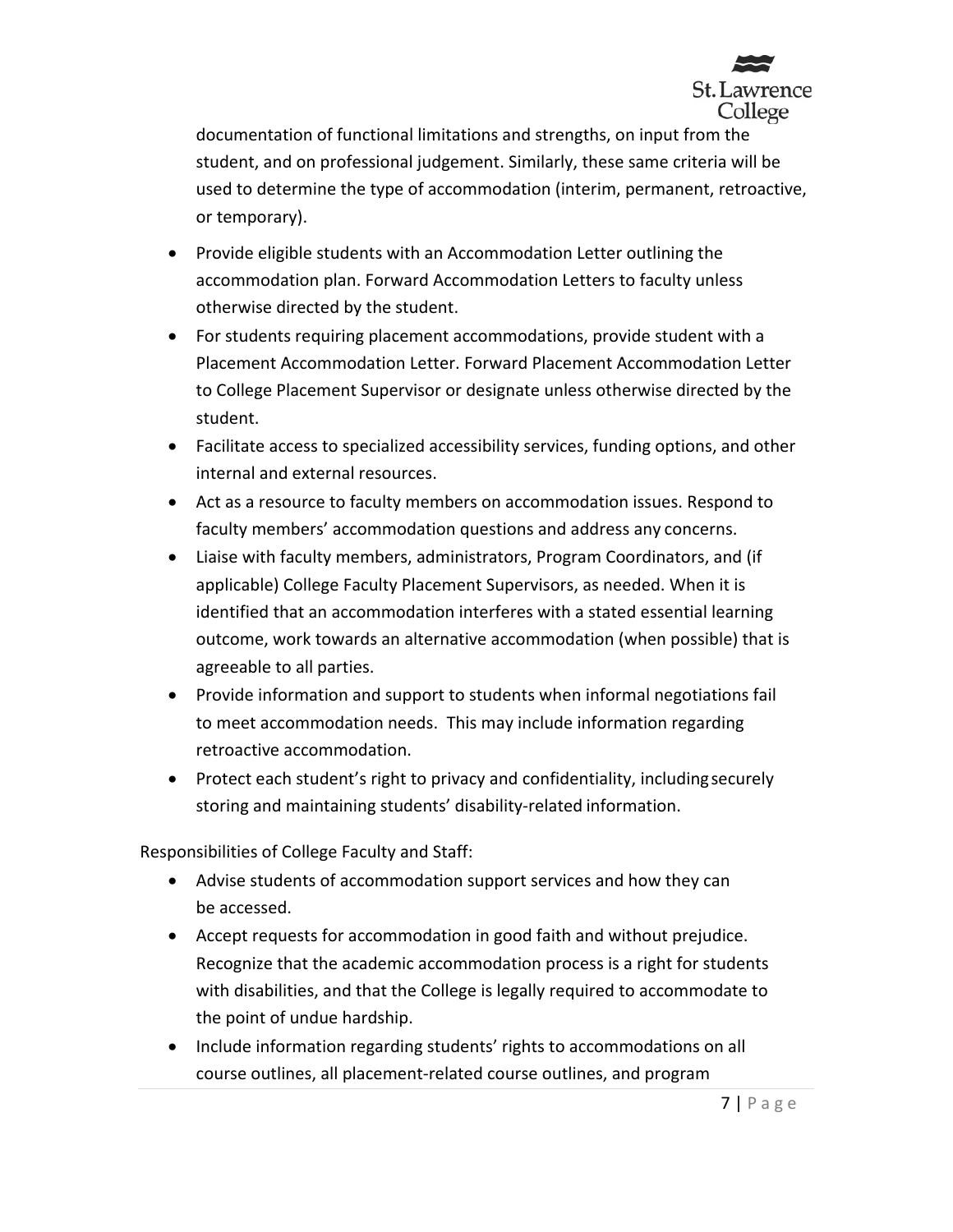

placement handbooks.

- Accommodate students with disabilities in accordance with the Accommodation Letter, unless an accommodation interferes with a stated essential learning outcome, in which case, contact Student Wellness & Accessibility immediately and participate in designing an alternative accommodation that is suitable to all parties, when possible.
- As needed, work collaboratively with students, Student Wellness & Accessibility staff, other college faculty and/or staff, placement sites, and/or external partners to determine appropriate accommodations that meet essential academic and placement requirements and standards, and protect the dignity of the student.
- Respect each student's right to privacy; do not ask students to provide information about the nature of their disability.
- Respect each student's right to confidentiality; keep accommodation-related information secure and do not share this information with others without consent from the student.

#### **MONITORING**

All areas of the College are accountable for ensuring that the principles of accessibility and equity outlined in this policy are upheld. However, it is the responsibility of the Vice-President of Student Services and Human Resources to ensure that this policy is reviewed every three years, and more often if required, to ensure adherence to developing law.

#### **POLICY REVISION DATE**

September 2026

#### **SPECIFIC LINKS**

Appendix A: Procedure for Academic Accommodations for Students with Disabilities

Confirmation of Disability Form

#### **APPENDIX A**

**Procedure for Academic Accommodations for Students with Disabilities**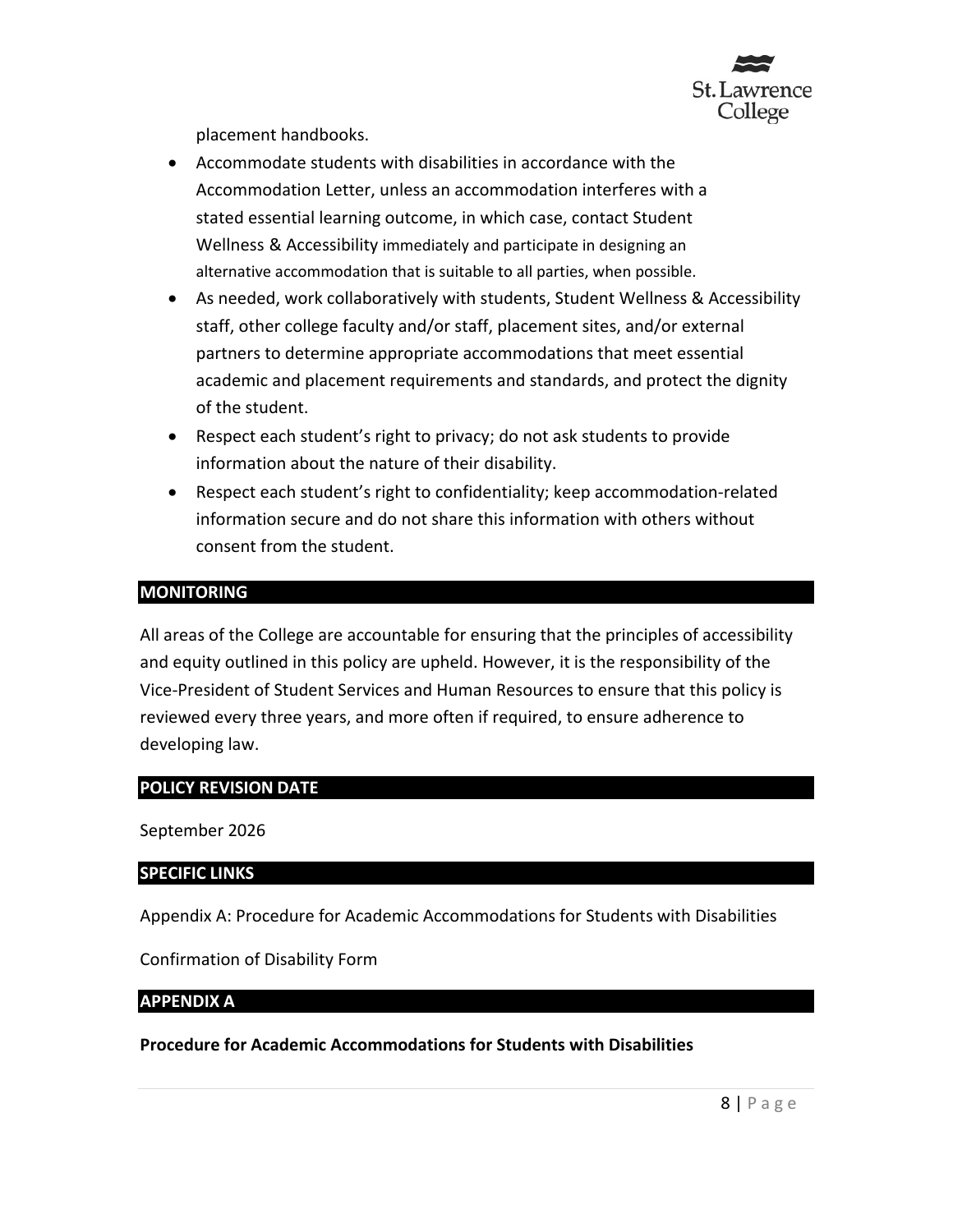

The following procedure is based on the policy entitled Academic Accommodations for Students with Disabilities and outlines the accommodation process. It is part of the College's commitment to accessibility and equity, and complies with the Ontario Human Rights Code (1990), the Ontario Human Rights Commission's Guidelines on Accessible Education, (2004), and the Policy on Preventing Discrimination Based on Mental Health Disabilities and Addictions (2014).

## **1.0 Intake Procedure**

- The College meaningfully considers each request for accommodation on an individual basis.
- The type of accommodation (interim, permanent, retroactive, or temporary) provided is based on:
	- i. the documentation provided;
	- ii. the student's report of functional limitations in the post-secondary academic environment and during past learning situations;
	- iii. Wellness/Accessibility Advisor expertise;
	- iv. the student's program of study.
- The student must provide all required and relevant information necessary to assist the College in assessing request for accommodations, including but not limited to, reports from a regulated health professional identifying student's functional limitations in a post-secondary educational setting.
- The student's disability documentation from a regulated health professional will be reviewed by the Wellness/Accessibility Advisor. The Wellness/ Accessibility Advisor may, if needed, contact the Program Coordinator, or designate, for input into developing appropriate classroom, laboratory, and/or online accommodations. Such communication only occurs with explicit consent by the student.
- If the student does not provide consent to Student Wellness & Accessibility to communicate on their behalf, the student assumes the responsibility of communicating their accommodation needs to all relevant parties, using the Letter of Accommodation.
- Where a student develops a disability during the program of study and requires academic accommodation, the student should be referred to Student Wellness & Accessibility for assistance.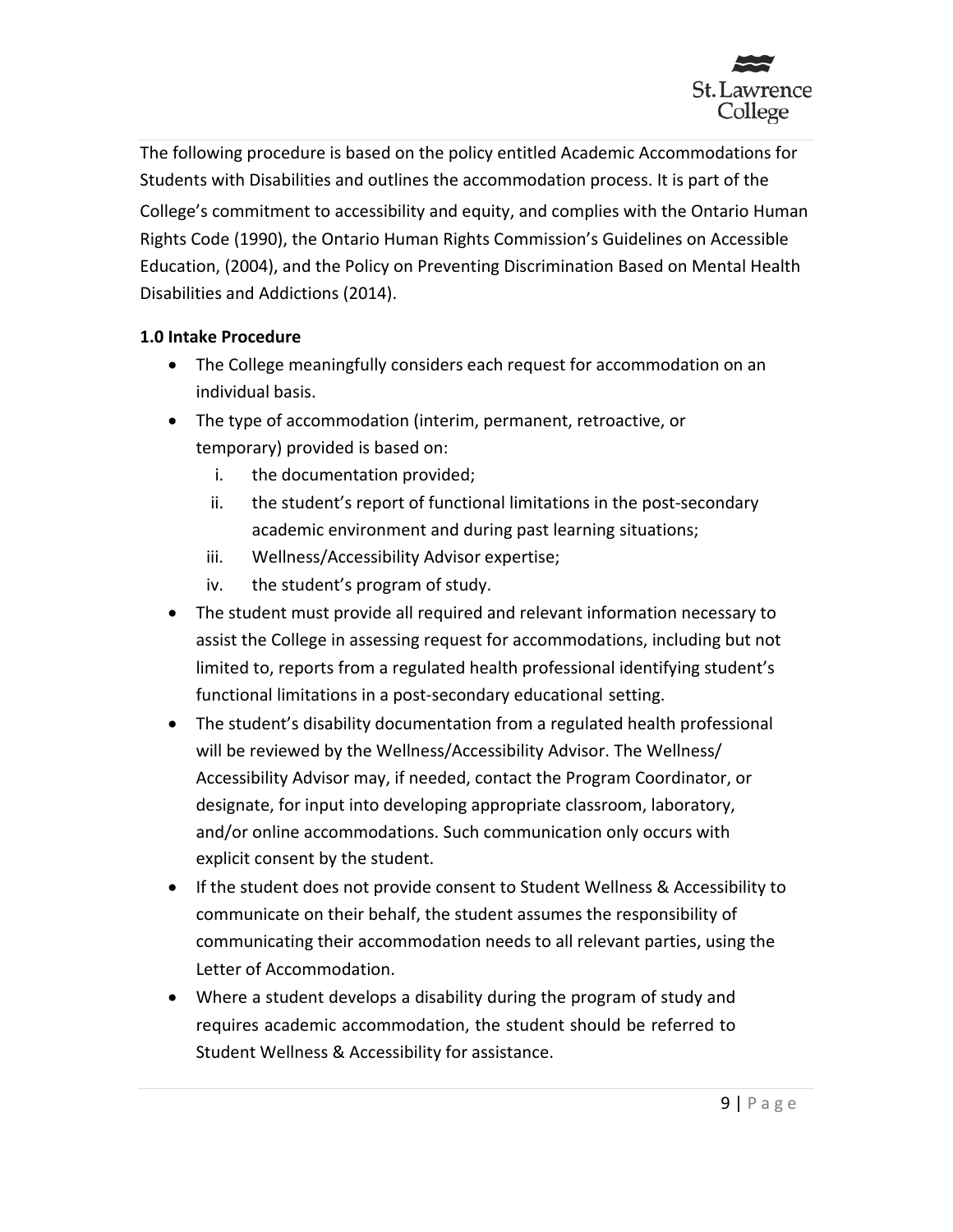

- When there is difficulty in meeting the accommodation needs of the student, the College may, with the student's consent, convene a meeting comprised of the Wellness/Accessibility Advisor, faculty members, other College staff, and/or external service providers, as needed.
- Additional documentation from specialized health care practitioners may also be requested to support the design of the accommodation plan.
- As needed, students may be referred to specialized accessibility services, funding options, and other internal and external resources.

# **2.0 Procedures Specific to Accommodations for Classroom, Laboratory, and/or Online Courses**

- Upon completion of the accommodation plan, the Wellness/Accessibility Advisor prepares the student's Accommodation Letter and emails it to the student and all relevant faculty, unless otherwise directed by the student.
- The purpose of the Accommodation Letter is:
	- i. to inform faculty members, and other individuals who facilitate the implementation of accommodations, of the accommodations to which the student is entitled;
	- ii. to foster a collaborative approach between Student Wellness & Accessibility, faculty members, and other individuals who facilitate the implementation of accommodations;
	- iii. to inform faculty members and other individuals who facilitate the implementation of accommodations of the College's legal responsibility to accommodate students with disabilities.
- When a concern arises in relation to an accommodation, faculty members are encouraged to contact Student Wellness & Accessibility immediately with the view of finding an alternative accommodation that meets the needs of all parties.

## **3.0 Health and Safety**

In circumstances where health and safety concerns are present, all feasible accommodation possibilities will be explored. The student may be asked to provide additional documentation from regulated health care practitioners to aid in designing accommodations that meet health and safety requirements, and requirements of the program.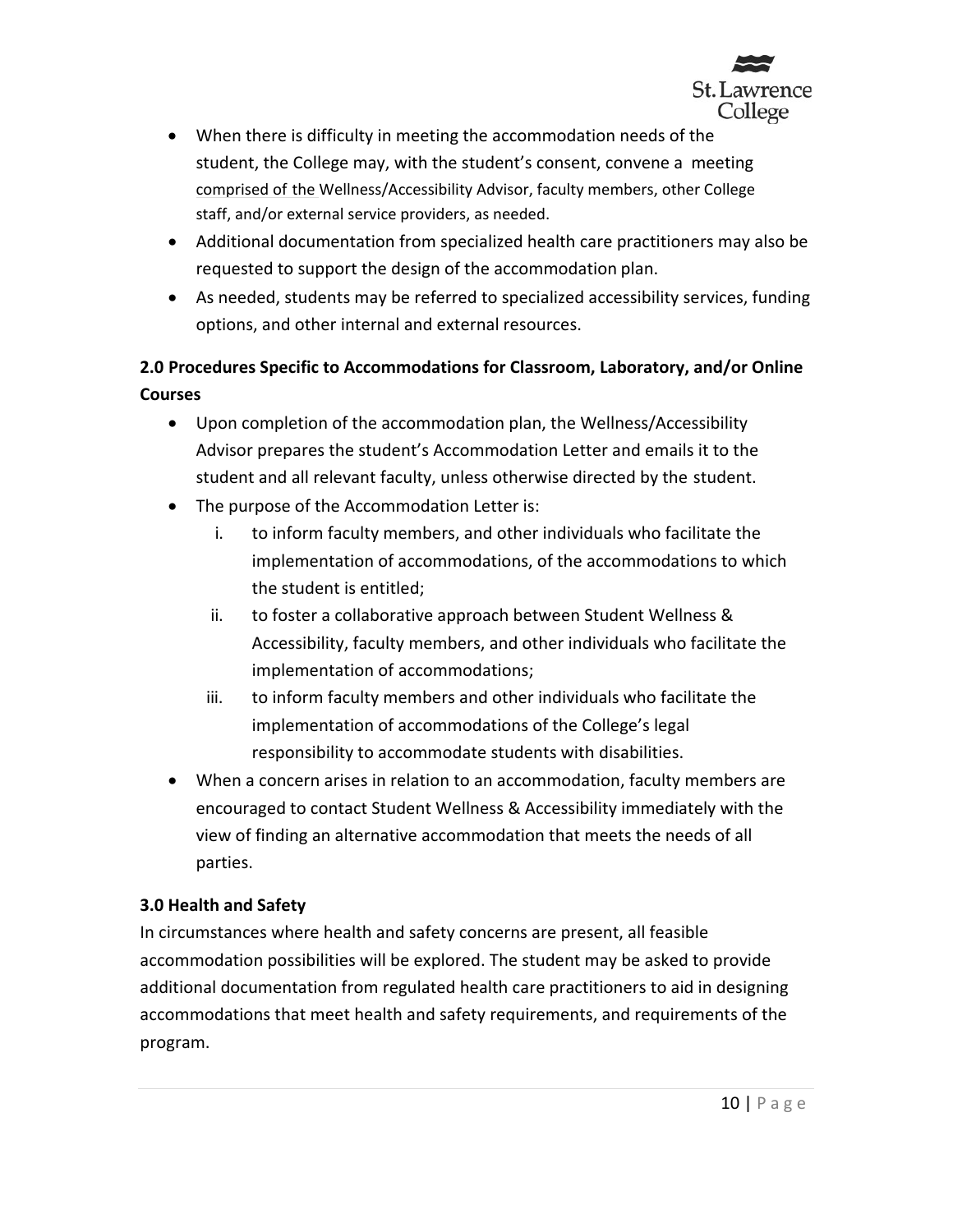

#### **4.0 Procedures Specific to Placement Accommodations**

- Students must inform Student Wellness & Accessibility if placement accommodations are being requested and all requests will be meaning fully considered.
- The Wellness/Accessibility Advisor may, if needed, and with the student's explicit consent, contact the Program Coordinator or designate for input into developing appropriate placement accommodations.
- It is understood that the Program Coordinator or designate is the expert in determining the essential placement requirements for their specific program.
- The Program Coordinator or designate may make recommendations for specific placement sites that would best accommodate the student's needs.
- Upon completion of the accommodation plan, the Wellness/Accessibility Advisor prepares the student's Placement Accommodation Letter and emails it to the student and their College Placement Supervisor, unless otherwise directed by the student.
- The student is responsible for sharing the Placement Accommodation Letter with the Worksite Placement Supervisor.
- The purpose of the Placement Accommodation Letter is:
	- i. to provide the student with a communication document that can be shared with the Worksite Placement Supervisor at the beginning of the placement experience;
	- ii. to provide a structured, strengths-based approach to gaining accommodations in placement;
	- iii. to foster a collaborative approach between Student Wellness & Accessibility and academic program areas for addressing the student's placement accommodation needs.
- When a concern arises in relation to a placement accommodation, students and/ or College Placement Supervisors are encouraged to contact Student Wellness & Accessibility immediately with the view of finding an alternative accommodation that meets the needs of all parties.
- The College has an obligation to consider the health and safety of placement staff and members of the public.
- In the case of placement, if health and safety risks cannot be prevented or